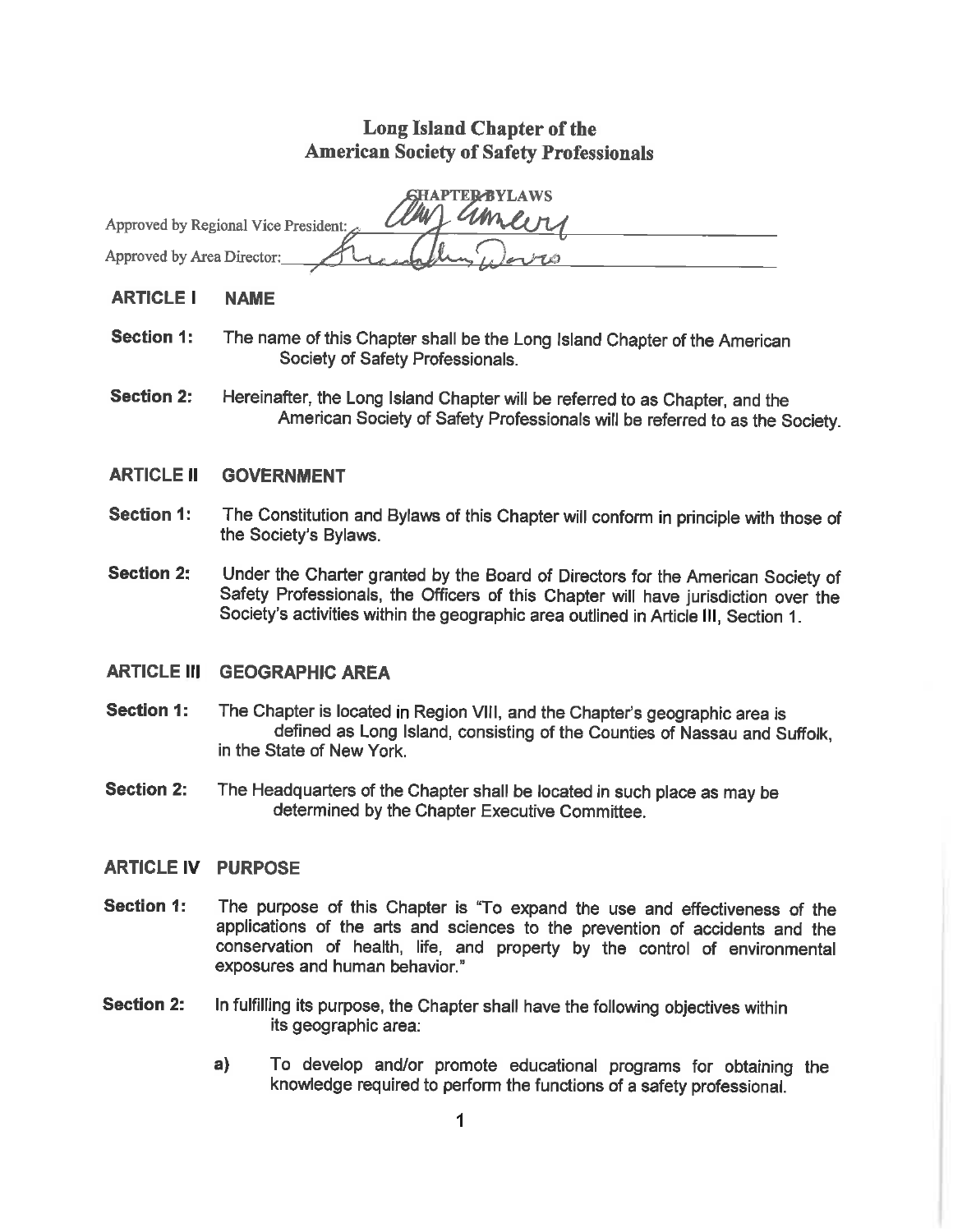- **b)** To develop and/or disseminate locally information and materials that will carry out the purposes of the Chapter, the Society, and serve the public.
- **c)** To provide and/or support forums for the interchange and acquisition of professional knowledge among its members.
- **d)** To foster liaisons with local organizations of related disciplines.
- **e)** To inaugurate and implement such other programs and projects that are consistent with the purposes of the Chapter and the Society.
- **f)** To conduct its affairs in a manner that will reflect the standards, purposes and objectives of the Society.
- **Section 3:** The Chapter will provide voluntary technical safety advisory service to safety and health related organizations as requested.
- **Section 4:** In the furtherance of its stated purpose, the Chapter will undertake such activities as are approved by the Executive Committee.
- **Section 5:** All activities of this Chapter shall be carried out without profit or compensation to the members thereof, for the exception of specialized instructional programs such as ASP, CSP, and math review courses that may necessitate specific expertise and program development time demands. Fees to be established by the Executive Committee.
- **Section 6:** Each major objective, as listed in Article IV, Section 2 a), b), c), and d) of the Bylaws, shall be under the supervision of either a Chapter Officer or an appointed Committee Chairperson.

#### **ARTICLE V MEMBERSHIP**

- **Section 1:** Membership in the Chapter is open to those individuals who are members of the Society in good standing and who are located within the Chapter's geographical area or request membership in it. All members of the Chapter shall be members of the Society.
- **Section 2:** Chapter Membership classifications shall be the same as those established for membership in the Society.
- **Section 3:** Membership and membership privileges are personal and not transferable.
- **Section 4:** *Ratio of Limitations:* The maximum permissible ratio of affiliate members to the total membership shall not constitute more than 20% of the total Chapter membership.
- **Section 5:** *Voting and Chapter Office Rights:* All members in good standing may vote on Chapter affairs. Only active Professional Members and Members in good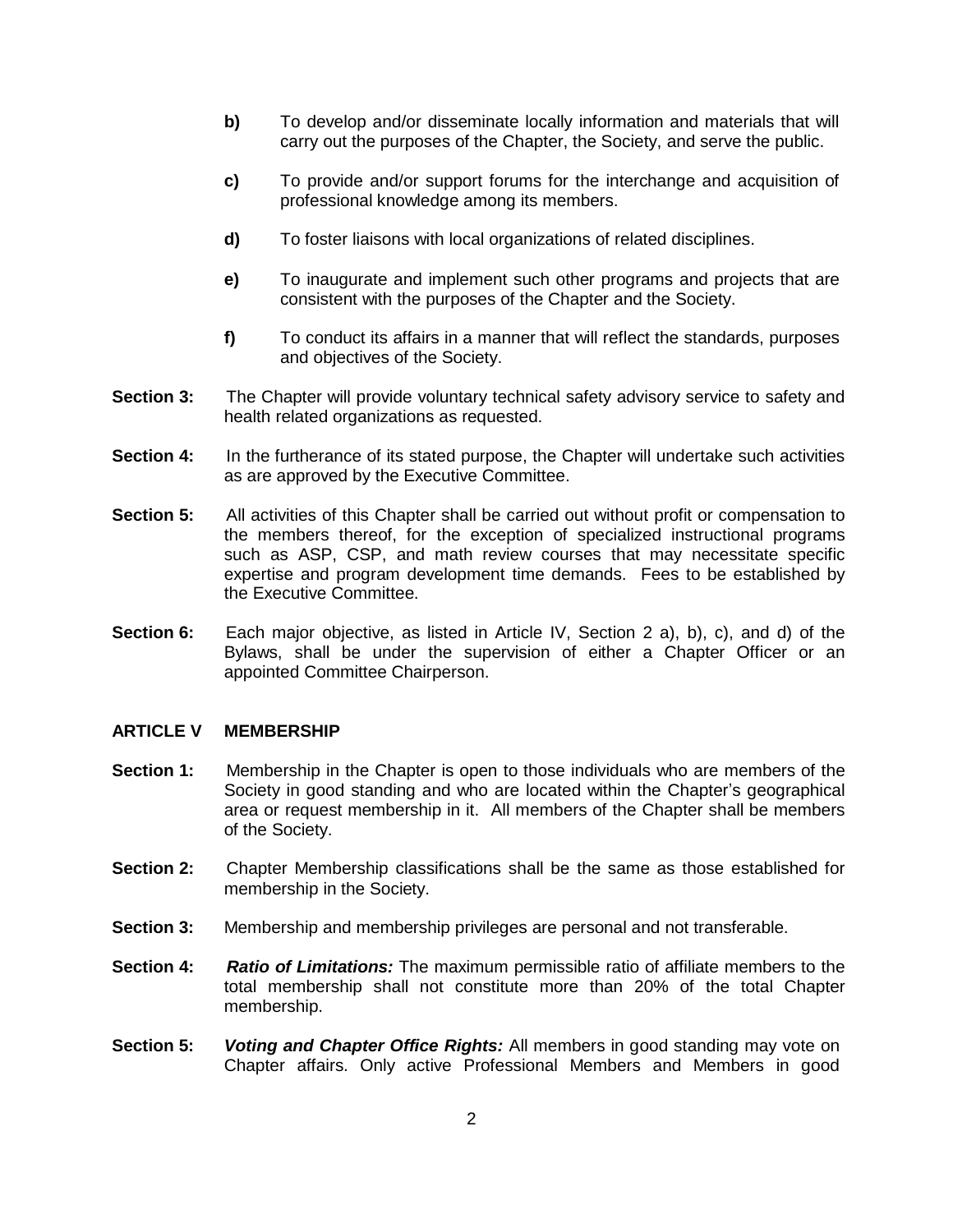standing may hold elected and appointed offices.

- **Section 6:** *Member in Good Standing:* A member in good standing is a member who has paid all fees and dues and is current.
- **Section 7:** *Active Professional Member/Member:* An active Professional Member or a Member is a person who attends Executive Committee Meetings, and/or subcommittee meetings, and/or works on sub-committees, and/or is the Chairperson of a committee.

#### **Section 8: Fees and Dues:**

- **a)** Each member, except students, Emeritus and Honorary Members, shall be assessed annual Chapter dues as determined by Chapter members, in addition to the Society dues.
- **b)** All Society and Chapter dues shall be paid annually in advance by the anniversary of each member's election date.
- **c)** Chapter dues shall be determined by vote of the Chapter membership at any regular or special meeting where a quorum in present. All Chapter members shall be notified at least 30 days in advance regarding dues proposals.
- **d)** Any member whose current year's annual dues are not received by the Society Secretary within two (2) months of the member's annual renewal date shall be considered delinquent and all membership services and privileges shall be suspended.
- **e)** Any member whose current year's dues are not received by the Society Secretary within three (3) months of the member's annual renewal date shall be considered to have resigned from the Society and the Chapter.
- **Section 9:** A member may be censured, reprimanded, or terminated from membership for conduct contrary to the Code of Professional Conduct, as adopted by the Society, or if the member has been convicted of a felony, fraud, theft, embezzlement, or an offense involving moral turpitude which brings discredit upon the membership, the Chapter, or the Society. The procedure shall be as set forth in the Society Bylaws.
- **Section 10:** Any member may resign by sending a formal statement to that effect to the Society Secretary who shall notify the Chapter.

### **ARTICLE VI ORGANIZATION**

**Section 1:** The Chapter is a not-for-profit organization chartered by the Society for the purpose of carrying out the objectives of the Society in the geographic area as defined in Article III.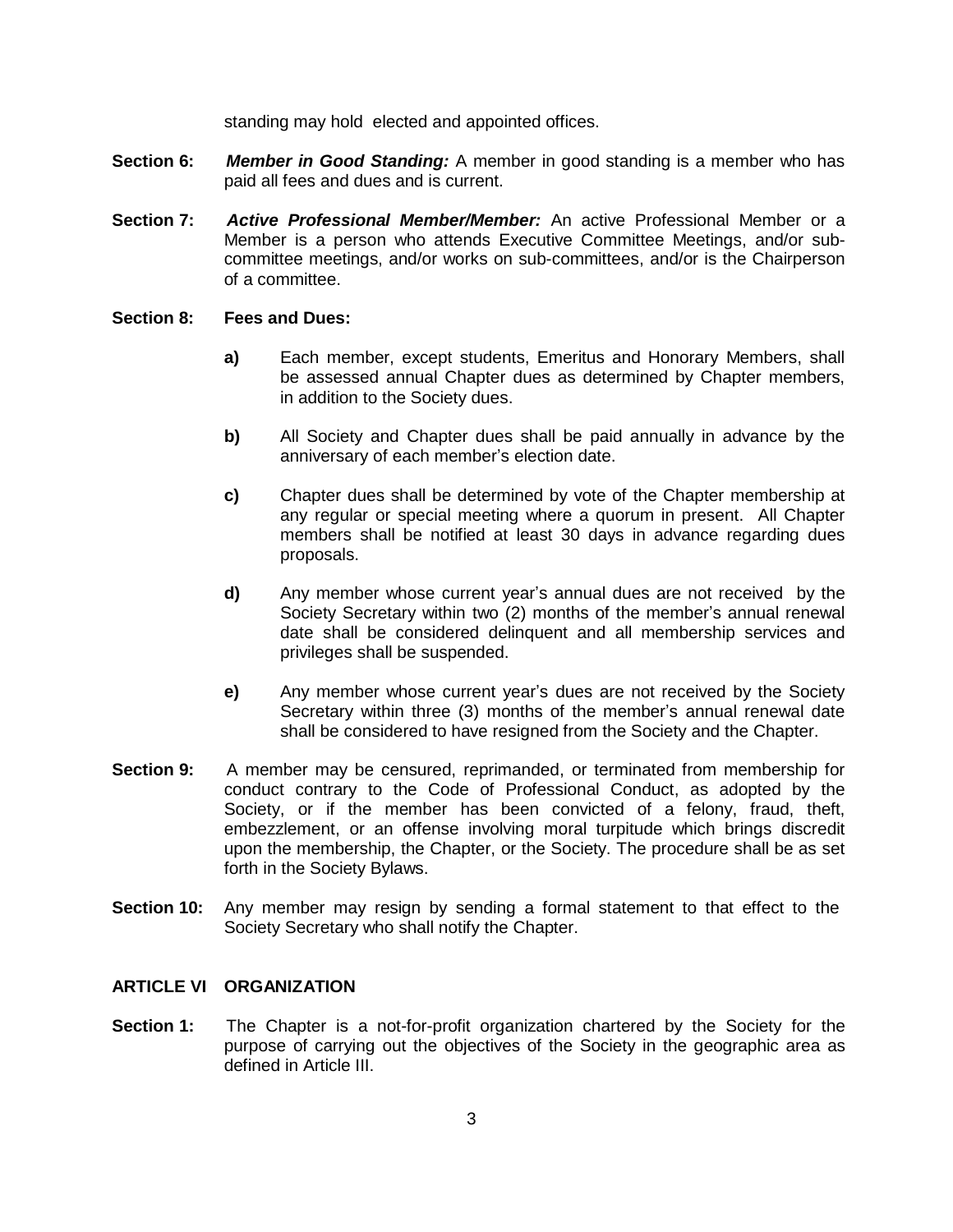- **Section 2:** In order to maintain its Charter, the Chapter shall maintain a minimum active membership of 40 members.
- **Section 3:** There shall be an Executive Committee which shall be responsible for the operation and management of the Chapter. It shall be responsible for the supervision and care of all Chapter and Society property, shall have full authority to commit the Chapter to action in consonance with resolutions adopted at Chapter meetings, and may cooperate with other organizations on the basis that such cooperation will not impair the Chapter's ability to pursue its purpose independently.
- **Section 4:** A quorum of the Executive Committee shall exist when at least three elected officers are present, one of which must be the President, President Elect or the Vice President, who shall be the presiding officer and at least four Standing Committee Chairs are present. Unless otherwise specified, a majority vote of the committee present shall be decisive, provided a quorum is present when the vote is taken.
- **Section 5:** The Executive Committee shall consist of elected Officers, elected Delegates to the Society House of Delegates, Standing Committee Chairs, Section Chairs, and the immediate past President of the Chapter.
- **Section 6:** Each major objective listed in Article IV, Section 2 of these Bylaws shall be under the supervision of either a Chapter Officer or a Committee Chair appointed by the President.
- **Section 7:** The Chapter activity year shall be July 1 to June 30.
- **Section 8:** Sections may be formed by this Chapter, pursuant to Article XV of these Bylaws, to serve members when their geographic location constitutes an inconvenience to participate in Chapter affairs, and whose number is insufficient to permit the formation of a new Chapter.
- **Section 9:** Chapter Officers and Delegate (s) to the Society House of Delegates shall be elected by members of the Chapter.

### **ARTICLE VII MEETING OF THE MEMBERS**

**Section 1:** *Executive Committee Meetings:* Executive Committee meetings shall be conducted as required to manage the Chapter's affairs. The Committee will meet at the request of the President or upon petition of at least three of the Committee members. Meeting notification shall be given to all members of the Executive Committee at least three days prior to the meeting.

> The Executive Committee may conduct business by mail, fax, e-mail or telephone whenever necessary. A report of any action taken by the above media shall be verified and made part of the minutes at the next meeting of the Executive Committee.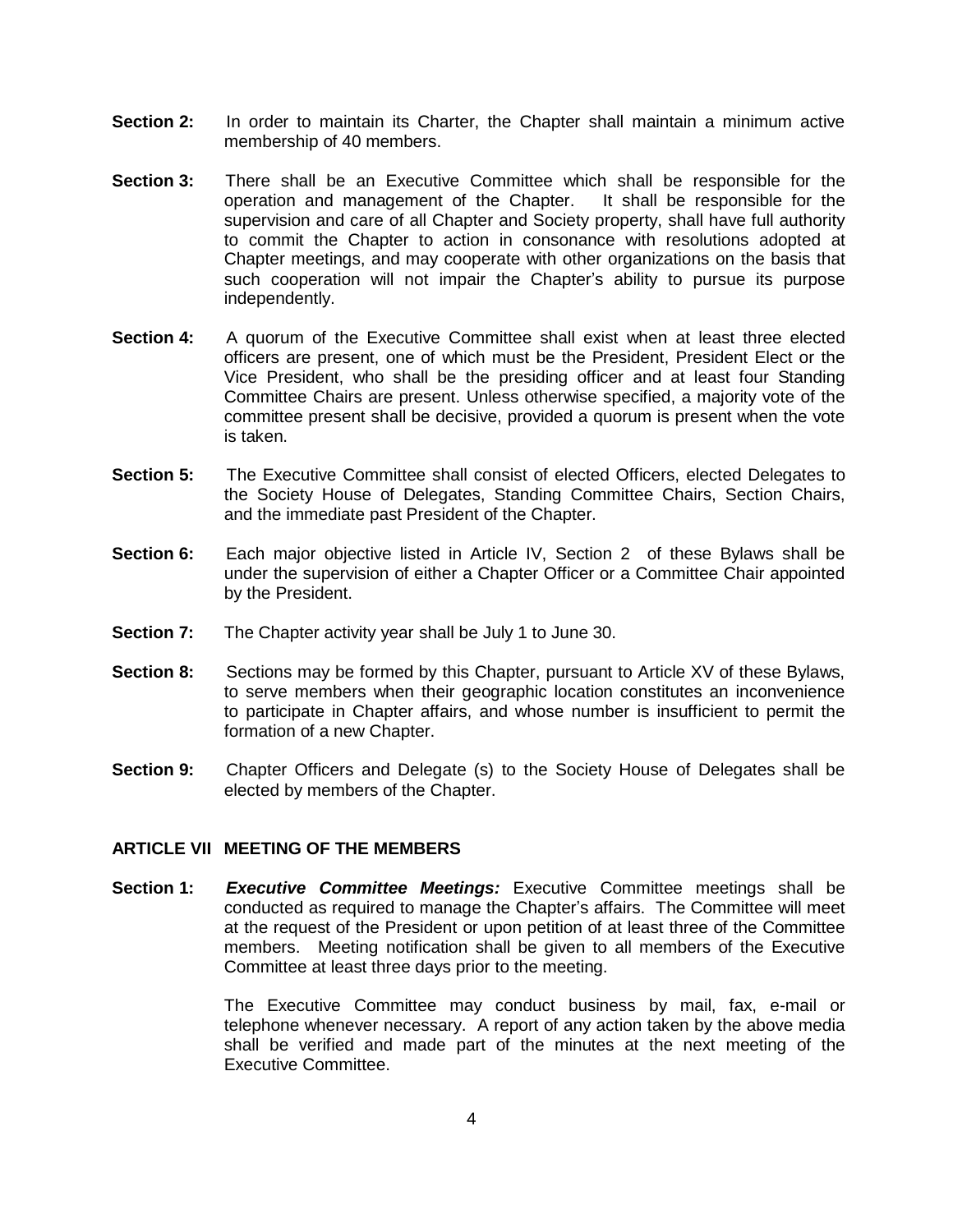- **Section 2:** *Technical Meetings:* Meetings that define or discuss methods, procedures, systems, devices and/or standards toward the reduction, control or elimination of hazardous exposures to people, property or the environment, and which foster the technical, scientific, and managerial knowledge and skills of attendees, shall be held at least 4 times during the year for the interchange and acquisition of professional knowledge among members.
- **Section 3:** *Regular Meetings:* The regular meetings of the Chapter shall be held each month, except during July and August, at a time and place to be determined by the Executive Committee.
- **Section 4:** *Special Meetings:* A special meeting may be called at any time and place at the discretion of the Executive Committee or by the Chapter President upon written request of fifteen (15) members in good standing. A notice calling a special meeting shall state the purpose for which it was called. Such notice shall be sent to Chapter members at least two (2) weeks in advance of the scheduled special meeting. No other business shall be transacted at such meetings.
- **Section 5: Quorum:** Five percent of the members in good standing shall constitute a quorum at any regular or special meeting.
- **Section 6:** The latest edition of Robert's Rules of Order Newly Revised shall govern the transaction of business at all meetings of the Chapter unless otherwise provided in these Bylaws.

# **ARTICLE VIII OFFICERS**

# **Section 1: Elected Officers of the Chapter shall consist of the following**:

- **a)** President
- **b)** President Elect
- **c)** Vice President
- **d)** Secretary
- **e)** Treasurer
- **f)** Delegate(s) to the Society House of Delegates One delegate per two hundred and fifty Chapter members.

#### **Section 2: Executive Committee of the Chapter shall consist of:**

- **a)** Area Operating Committee Representative and an alternate.
- **b)** Committee Chairs appointed by the Chapter President.
- **c)** Executive Committee members at large, including the immediate past President of the Chapter. These members at large shall serve without vote.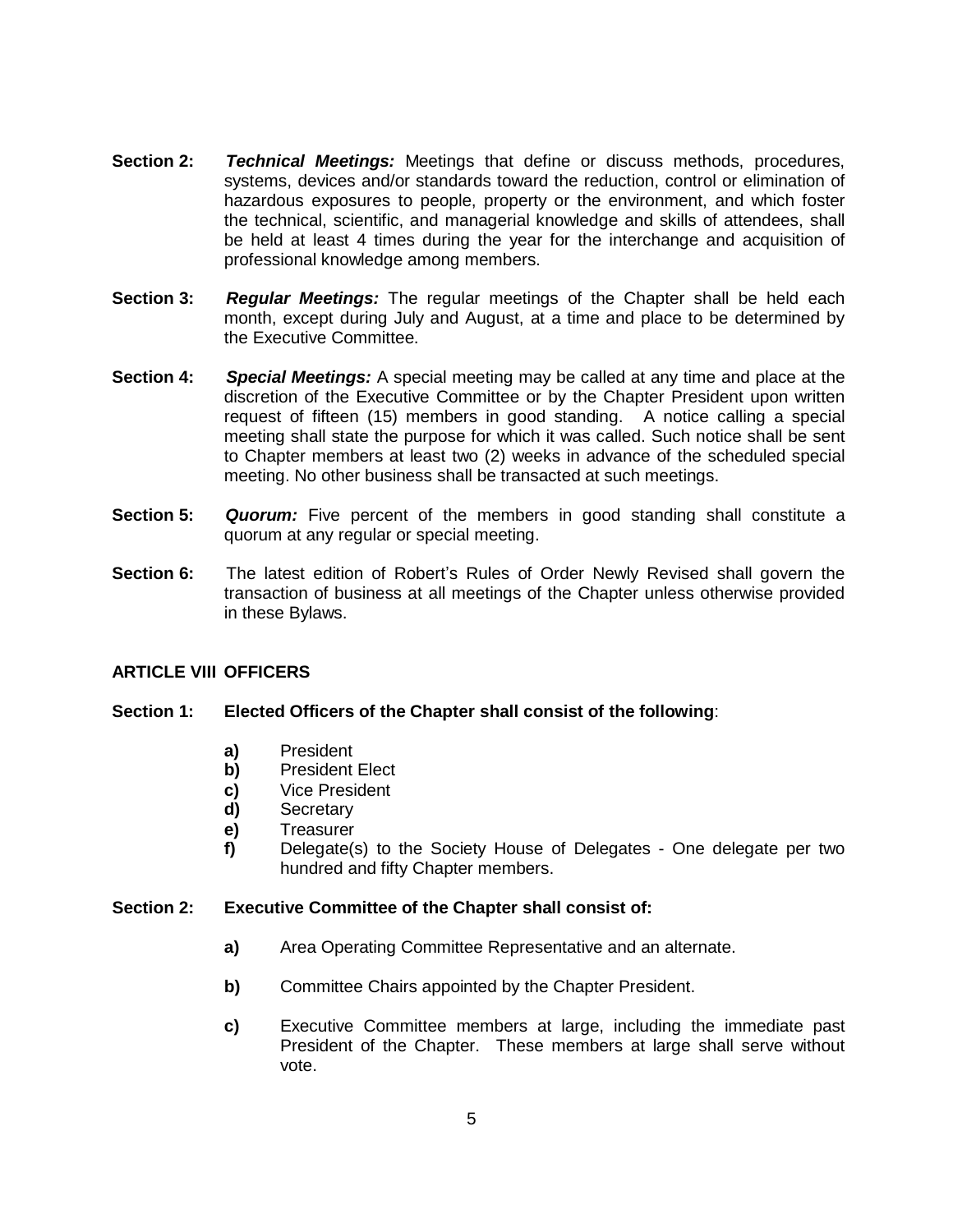# **d)** All Elected Officers

**Section 3:** Each elected Chapter Officer shall be a Society member for one year prior to taking office; exceptions must be approved by the Regional Vice President.

# **Section 4: Duties of the Officers.**

- **a)** *The President shall:*
	- **1.** Preside at regular and special meetings of the Executive Committee.
	- **2.** Preside at regular and special meetings of the Chapter.
	- **3.** Represent the Chapter at meetings of other organizations where official representation of the Chapter is desirable.
	- **4.** Be a member of the Region VIII Area Operating Committee representing the Chapter.
	- **5.** Provide leadership for programs and activities for the Chapter during his or her term of office.
	- **6.** Designate committees and appoint Chairpersons that may be necessary to implement the objectives of the Chapter.
	- **7.** Submit an annual report of the Chapter activities to the Area Director and the Society's Headquarters by August 15 of each year.

#### **b)** *The President-Elect shall:*

- **1.** Assist the President and act for the President when requested by the President.
- **2.** Succeed to the office of the President and carry out its duties if the President is unable to serve.
- **3.** Assume responsibilities for the work of the Committees as assigned by the President.
- **4.** Shall participate in the development of the Chapter three year long range plan.
- **5.** Oversee the National Safety Month Chapter activities.
- **6.** In the case of the death or absence of the President due to illness, incapacity either physical or mental, imprisonment, charges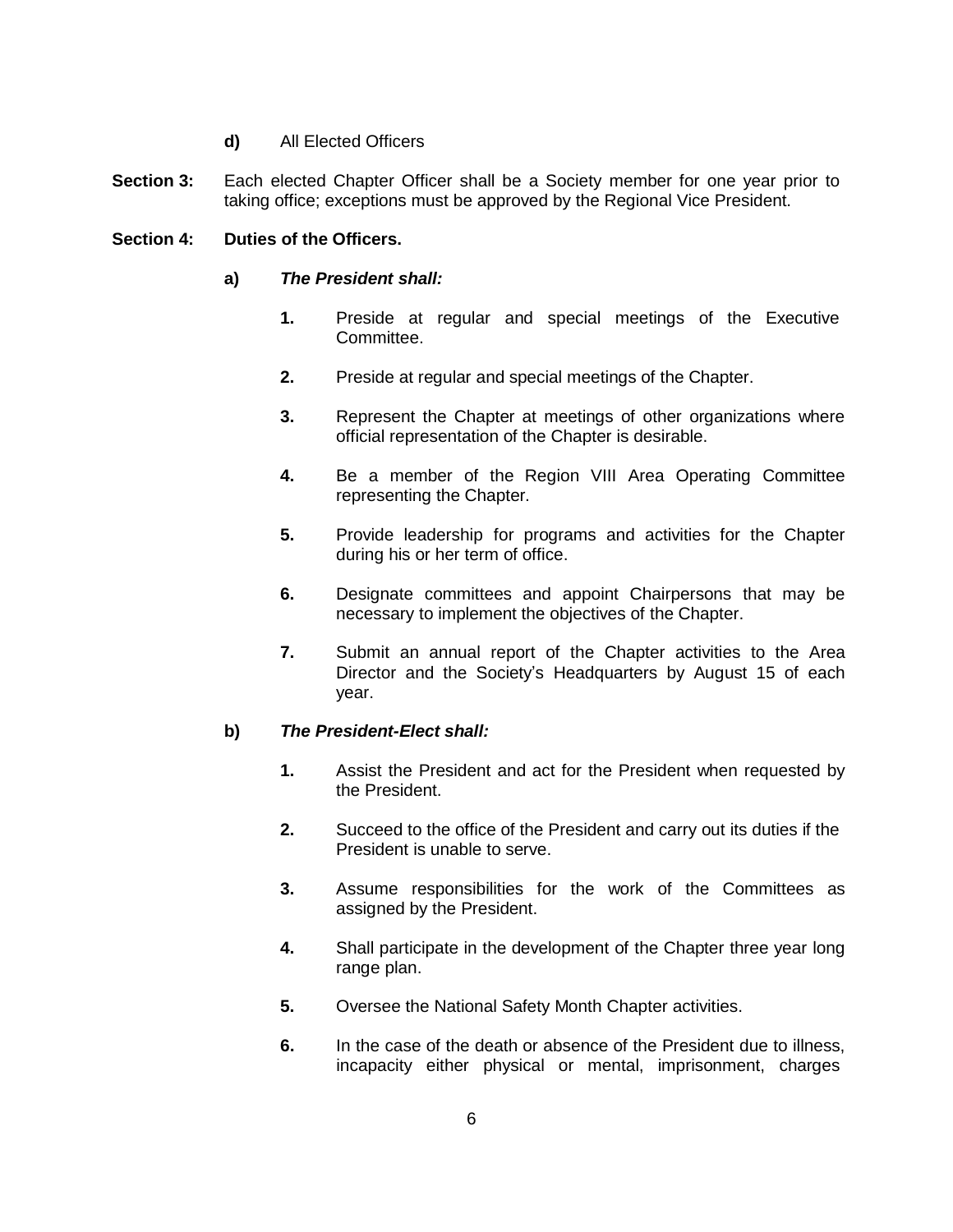involving lack of moral turpitude, or of his or her inability to serve or refusal for any cause to act, the President-Elect shall succeed to the office of the President and carry out the duties of such office.

**7.** Shall serve at the request of the President as alternate at the Regional/Area Operating Committee Meetings.

# **c)** *The Vice President shall:*

- **1.** Shall be responsible for the collection, documentation, storage and retrieval of Chapter historical records.
- **2.** Perform any other duties assigned to him or her by the President.

# **d)** *The Secretary shall:*

- **1.** Maintain Chapter records for the period specified in Article XIII, Section 6.
- **2.** Record and distribute minutes of Chapter and Executive Committee meetings.
- **3.** Maintain Chapter Correspondence for the period specified in Article XIII, Section 6.
- **4.** Give notice of all meetings to Chapter members.
- **5.** Assume routine fellowship responsibilities regarding seriously ill or deceased members and reporting such information to the Executive Committee and to the Chairperson of the Hospitality Committee.
- **6.** Keep attendance records of all Chapter and Executive Meetings.

#### **e)** *The Treasurer shall:*

- **1.** Maintain all financial records of the Chapter for the period specified in Article XIII, Section 6.
- **2.** Supervise the receipt and disbursement of funds by the Chapter Executive Committee.
- **3.** Maintain Chapter funds in a depository approved by the Chapter Executive Committee.
- **4.** Prepare the annual budget as Chairperson of the Finance Committee and present to the Executive Committee for approval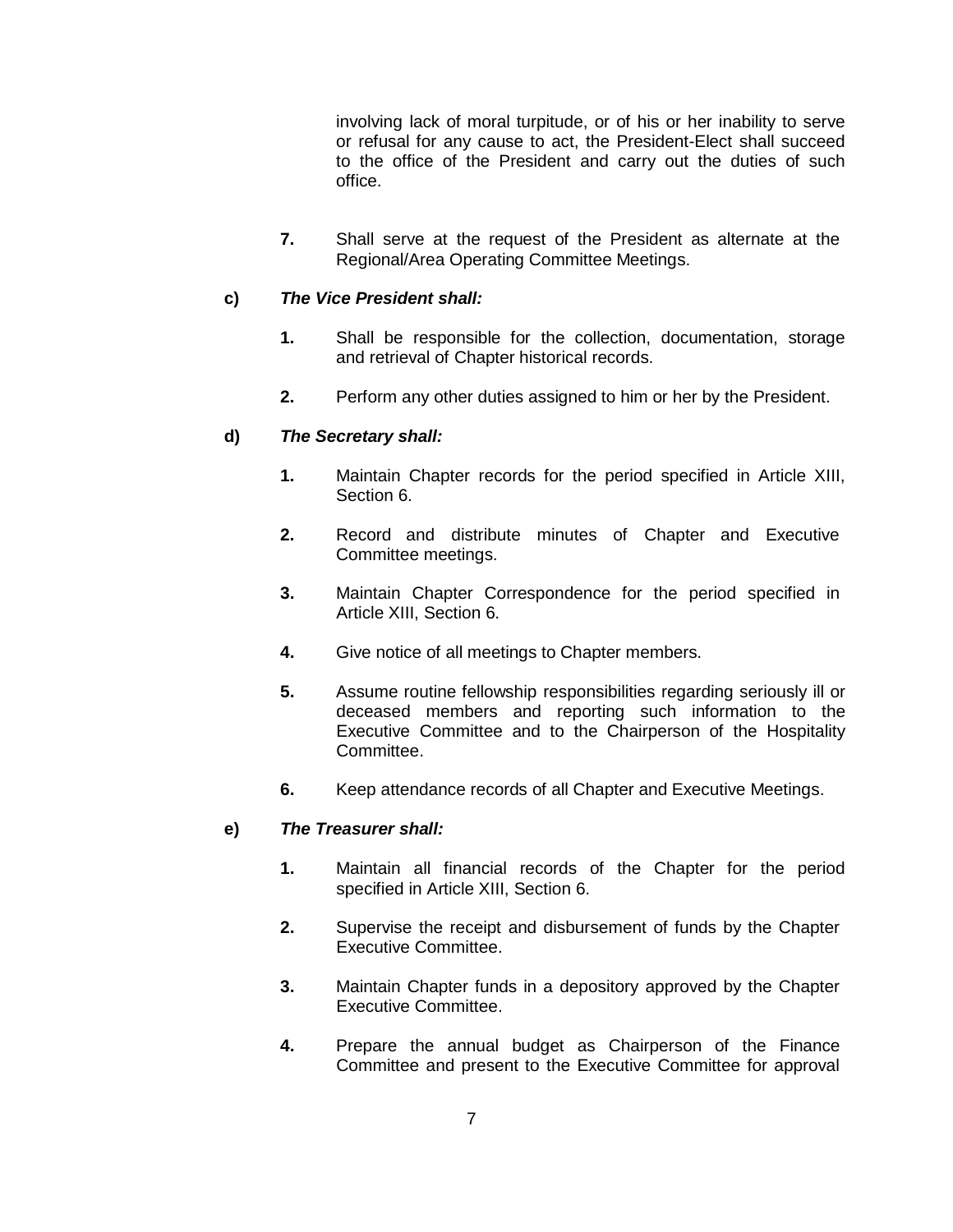at the first meeting of the new fiscal year.

- **5.** Advise the Executive Committee of the Chapter's financial stability, the disposition of funds in checking and savings accounts, petty cash, reserve funds and investment options.
- **6.** Recommend depositories for checking and savings accounts, safe deposit box, eligible check signers and key holders.
- **7.** By May 31, transmit to Society Headquarters and the Area Director the audited Income and Expense Statement for the prior fiscal year ending March 31..
- **8.** Submit to the IRS any required tax documents in a timely fashion.
- **9.** At the expiration of the Treasurer's term, he or she shall deliver to the successor all books, monies, and other property.

# **f)** *Delegates to the Society House of Delegates shall:*

- **1.** Attend meetings of the Society House of Delegates.
- **2.** Keep the Chapter informed of House of Delegates actions and proposed actions.
- **3.** Transmit the Chapter's opinions and views on Society activities.
- 4. Act on mail ballots on all matters submitted to the House of Delegates for action. on behalf of the Chapter, as approved by the Executive Committee.
- **5.** Assure representation of the Chapter at meetings of the Society House of Delegates by appointing a proxy to represent him or her when he or she cannot attend. The proxy shall be a Member or a Professional Member in good standing of the Chapter and shall not be a member of the Society Board of Directors. Appointment of the proxy shall be made by letter, which shall be delivered to the Society Secretary at least one hour prior to the House of Delegates' meeting.
- **6.** Operate in accordance with House of Delegates Operating Procedures and Society Bylaws.
- **g)** The Regional/Area Operating Committee Representative or Alternate shall attend Regional/Area Operating Committee meetings as scheduled.
- **Section 5:** Each elected officer shall be entitled to vote at Chapter Executive Committee Meetings.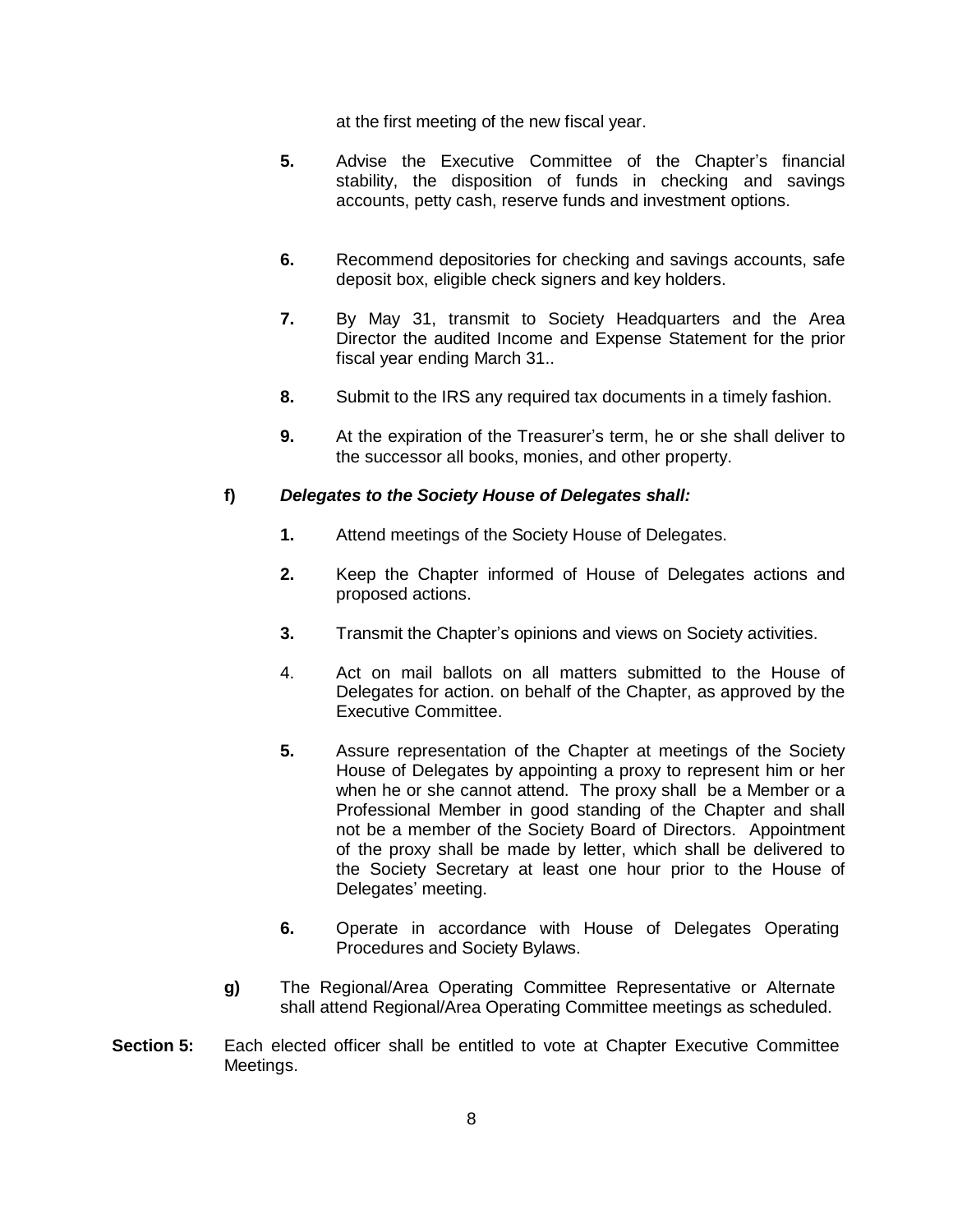- **Section 6:** *Terms of Office:* The terms of office shall run for a period of one year, commencing on July 1 and ending on June 30.
- **Section 7:** *Vacancy in Office:* Vacancies in elected Chapter offices shall be filled by the succession designated in the various officer description. If no succession is designated, or the designated successor declines to accept the position, the position shall be filled in the way specified below, according to the position and timing of the vacancy.
	- **a)** Should a vacancy occur in any elected office, except for the offices of President and President-Elect, the President shall appoint, with the approval of the Chapter Executive Committee, an eligible member to fill the unexpired term of office. Special consideration shall be given to current committee Chairpersons and experienced Chapter leaders who have recently completed their terms of office.
	- **b)** Should a vacancy occur early in the term, in the office of :
		- **1.** President, the President-Elect shall succeed to the Presidency.
		- **2.** President-Elect, the President shall:
			- **a)** Appoint a special Nominating Committee.
			- **b)** Publish notification of the election and the slated nominees for the office at least 15 days in advance of the Chapter meeting at which the election is to be held.
			- **c)** Receive at the Chapter meeting any additional nominating petitions as may be rendered, and signed by at least 15 Professional Members and Members.
			- **d)** Conduct a voice vote at the Chapter meeting if there is only one nominee, and a written ballot if there is more than one nominee for office.
			- **e)** The successful candidate shall assume office immediately on election.
	- **c)** Should a vacancy occur at mid-term or later, in the office of:
		- **1.** President, the President-Elect shall serve the unexpired term of the President, in addition to the term for which he was originally elected.
		- **2.** President-Elect, if it is not an operational hardship for the Chapter, the position may remain vacant until the next election is conducted. If it is operationally necessary for the Chapter to have a President-Elect, then the position should be filled as noted in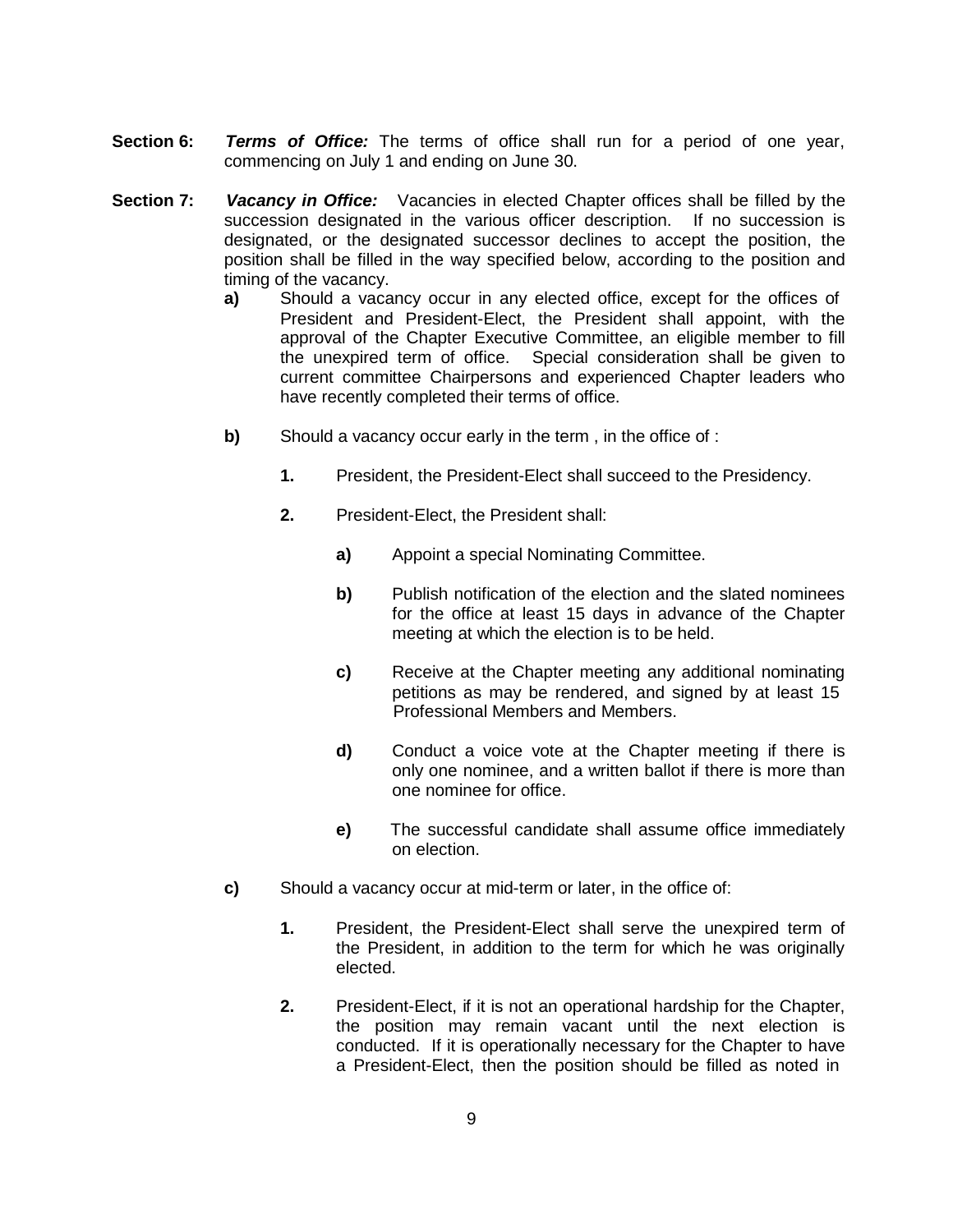#### Article VIII Section 7: b) 2.

- **Section 8:** Vacancies in appointed offices shall be filled for their unexpired term by appointees of the President, with the approval of the Chapter Executive Committee.
- **Section 9:** *Inability to Serve:* If after an election, but prior to taking office, an officer is unable to serve for any reason, the vacancy shall be filled in the manner set forth in this Article.
- **Section 10:** Removal of elected Chapter officers shall be by vote of the Chapter members at any regular or special meeting upon presentation of a signed petition from either the Chapter Executive Committee or 15 voting members of the Chapter. Notification of such a meeting shall be mailed to each member at least 30 days in advance of the date of the meeting. Committee Chairpersons appointed by elected officers of the Chapter Executive Committee may be removed by the officer on the Executive Committee who appointed them.
- **Section 11:** *Absence:* Should any member of the Executive Committee absent himself or herself from three successive Executive Committee meetings without showing proper cause to the Executive Committee, his or her seat on the Executive Committee may be declared vacant by the Executive Committee and the vacancy shall be filled as provided in this Article.

# **ARTICLE IX QUALIFICATIONS FOR OFFICERS**

#### **Section 1: President:**

- **a)** An active Professional Member or Member in good standing with a minimum of three (3) years of active service in this Chapter.
- **b)** Must have held any elected position for a minimum of two (2) years prior to taking the office of President.

#### **Section 2: President-Elect:**

- **a)** An active Professional Member or a Member in good standing with a minimum of three (3) years of active service in this Chapter.
- **b)** Must have held any elected position for a minimum of one (1) year prior to taking the office of President-Elect.

#### **Section 3: Vice-President:**

**a)** An active Professional Member or Member in good standing with a minimum of two (2) years of active service in this Chapter.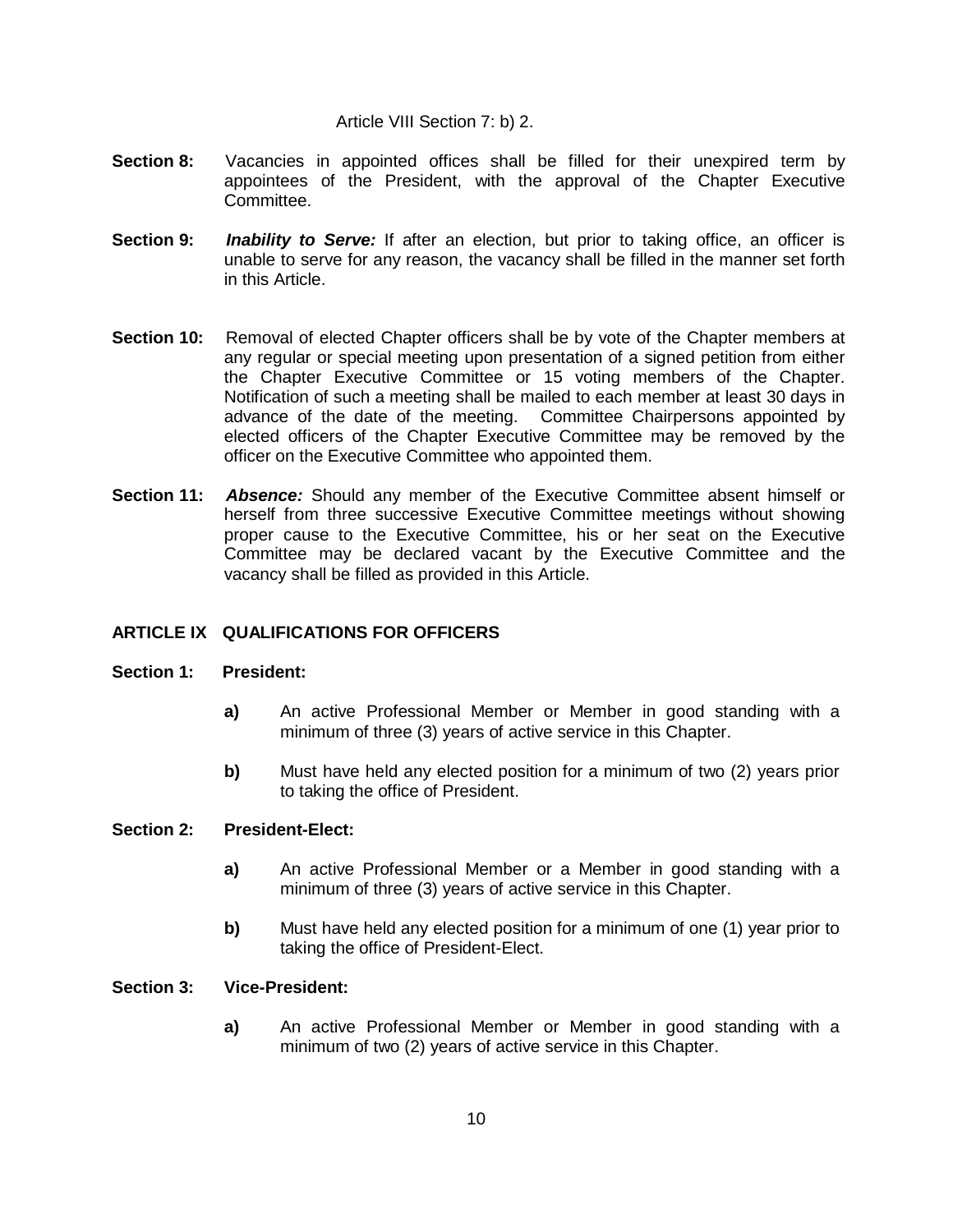**b)** Must have held any elected position for a minimum of one (1) year prior to taking the office of Vice-President.

#### **Section 4: Secretary:**

An active Professional Member or a Member in good standing with a minimum of one (1) year of active service with this Chapter prior to taking the office of Secretary.

#### **Section 5: Treasurer:**

An active Professional Member or a Member in good standing with a minimum of one (1) year of active service with this Chapter prior to taking the office of Treasurer.

#### **Section 6: Delegate(s):**

Must be a Professional Member or a Member in good standing with a minimum of one (1) year of active service in this Chapter prior to taking the office of Delegate.

### **ARTICLE X NOMINATION AND ELECTION OF OFFICERS**

**Section 1:** The most recent immediate Past President available to serve shall be the Chairperson of the Nominating Committee. The Committee, including the Chairperson, will consist of no less than three (3) nor more than five (5) members, preferably Past Presidents. One member shall be selected by the current Chapter President and the balance by the Committee Chairperson. The current Chapter President shall not be a member of the Nominating Committee.

> Members of the Committee who are chosen to run for an office shall resign from the Committee and be replaced with non-candidate members appointed by the same officer who initially appointed the resigning members. This exclusion does not apply to the President-Elect who is unopposed and may be a member of the Committee.

- **Section 2:** Nominating Committee shall be appointed not later than January of each calendar year.
- **Section 3:** The Nominating Committee shall select qualified candidates for all elective offices. Candidates' names and qualification shall be published and distributed to all Chapter members at least 60 days in advance of the election.
- **Section 4:** Any fifteen (15) Chapter Professional Members or Members may submit a signed petition nominating one or more eligible individuals for each elective office. The petition shall be accompanied by a written acceptance by the nominee(s) and shall be submitted to the Chairperson of the Nominating Committee 30 days in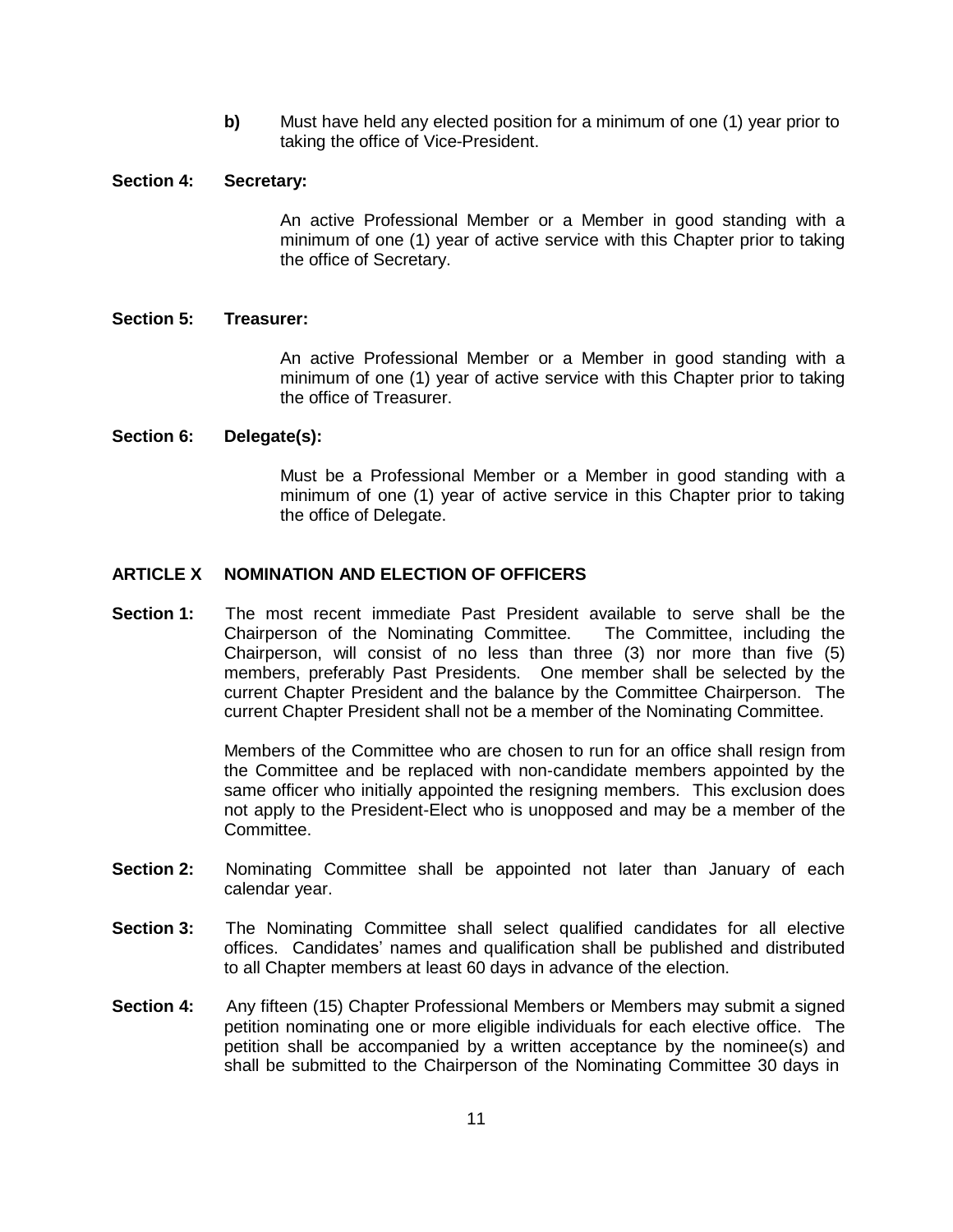advance of the election. The names and qualifications of such nominees shall be published and distributed to the membership at least 15 days prior to the election.

- **Section 5:** The Chairperson of the Membership Committee shall provide to any member, upon written request and at cost, a printout of all Chapter members in order to enable these members to gather the necessary signatures for their petition.
- **Section 6:** The term of elected Chapter Officers shall be for one year beginning July 1.
- **Section 7:** Election of officers for the ensuing year shall normally be held at the May meeting, at which a quorum shall be present. If there is more than one candidate for any office, election shall be by written ballot. If there is only one candidate for any office, , the secretary shall cast one vote for all unopposed candidates. A quorum need not be present for the election of unopposed officers.
- **Section 8:** Delegates to the Society House of Delegates may be re-elected, however, they shall not serve more than three (3) consecutive terms in compliance with Society Bylaws.
- **Section 9:** Current officers must maintain their office until the newly elected officers take office.

#### **ARTICLE XI DUES**

**Section 1:** Each member, except Students, Emeritus and Honorary Members, shall be assessed annual Chapter Dues as determined by Chapter members, in addition to Society dues.

### **ARTICLE XII AMENDMENTS**

- **Section 1:** Amendments to these Bylaws may be proposed by the Chapter Executive Committee or by fifteen (15) Chapter Professional Members or Members. Amendments proposed by the latter shall be presented to the Chapter Executive Committee.
- **Section 2:** The Chapter Executive Committee shall publish any proposed amendments to the membership at least thirty (30) days in advance of the meeting at which action on the proposed amendments to the Chapter Bylaws will take place.
- **Section 3:** Chapter Bylaws amendments shall be voted on at a regular meeting or special meeting at which time action will be taken if a quorum is present. A two-thirds affirmative vote is required for approval.
- **Section 4:** All amendments to these Bylaws will become effective after approval by the Area Director of Region VIII.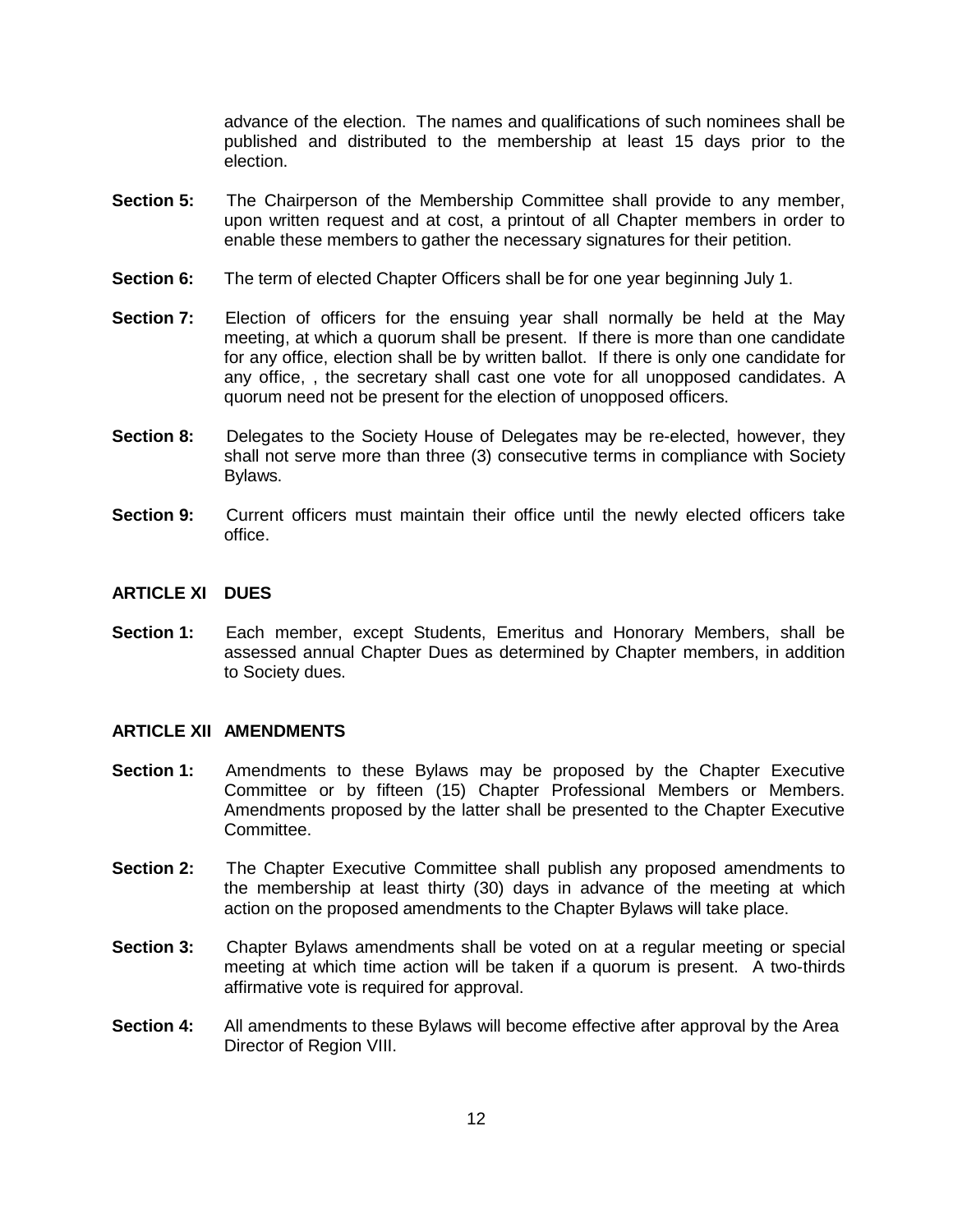### **ARTICLE XIII MISCELLANEOUS**

- **Section 1:** The Chapter may be dissolved by the Chapter Executive Committee in the following manner:
	- **a)** A resolution to dissolve the Chapter shall be acted upon at a meeting of the Executive Committee. The resolution shall set forth the reason for the dissolution.
	- **b)** Within thirty (30) days following the Executive Committee action a mail ballot shall be sent to all voting Chapter members setting forth the resolution for dissolution. Thirty (30) days after the mailing of the ballots to all voting Chapter members, the ballots shall be counted by the Executive Committee. A two-thirds (2/3) affirmative vote of the returned ballots is required for approval of the action.
	- **c)** Upon adoption of the resolution to dissolve, the Officers shall proceed to carry out the dissolution of the Chapter in conformance with pursuant to applicable laws.
- **Section 2:** The Chapter shall be dissolved when its Charter has been rescinded by the Society Board of Directors after failure to conform with the minimum Society requirements for activities, or upon performance of any action contrary to or detrimental to the Society, and after a reasonable probation period. Upon notice of rescinding the Chapter, the Officers shall proceed to carry out the dissolution of the Chapter.
- **Section 3:** The official Society symbol shall be used by the Chapter on correspondence, publications, and other official documents in accordance with the provisions for use and reproduction in the Society Bylaws.
- **Section 4:** Reproduction of the Society symbol shall be limited to green, gold, black, and white, or any combination of these colors.
- **Section 5:** Any fund raising projects or activities shall be limited to those activities which are consistent with the purposes of the Society and the Chapter.
- **Section 6:** Chapter Officers shall assure retention of needed Chapter and membership records by adhering to the following record retention periods. Officers having charge of these records are authorized to dispose of the records at the end of the required retention period.
	- **a)** *Minutes of Meetings*--permanently.
	- **b)** *Correspondence-*-Two (2) years following completion of the Chapter year.
	- **c)** *Financial Records*--Five (5) years following completion of the Chapter year.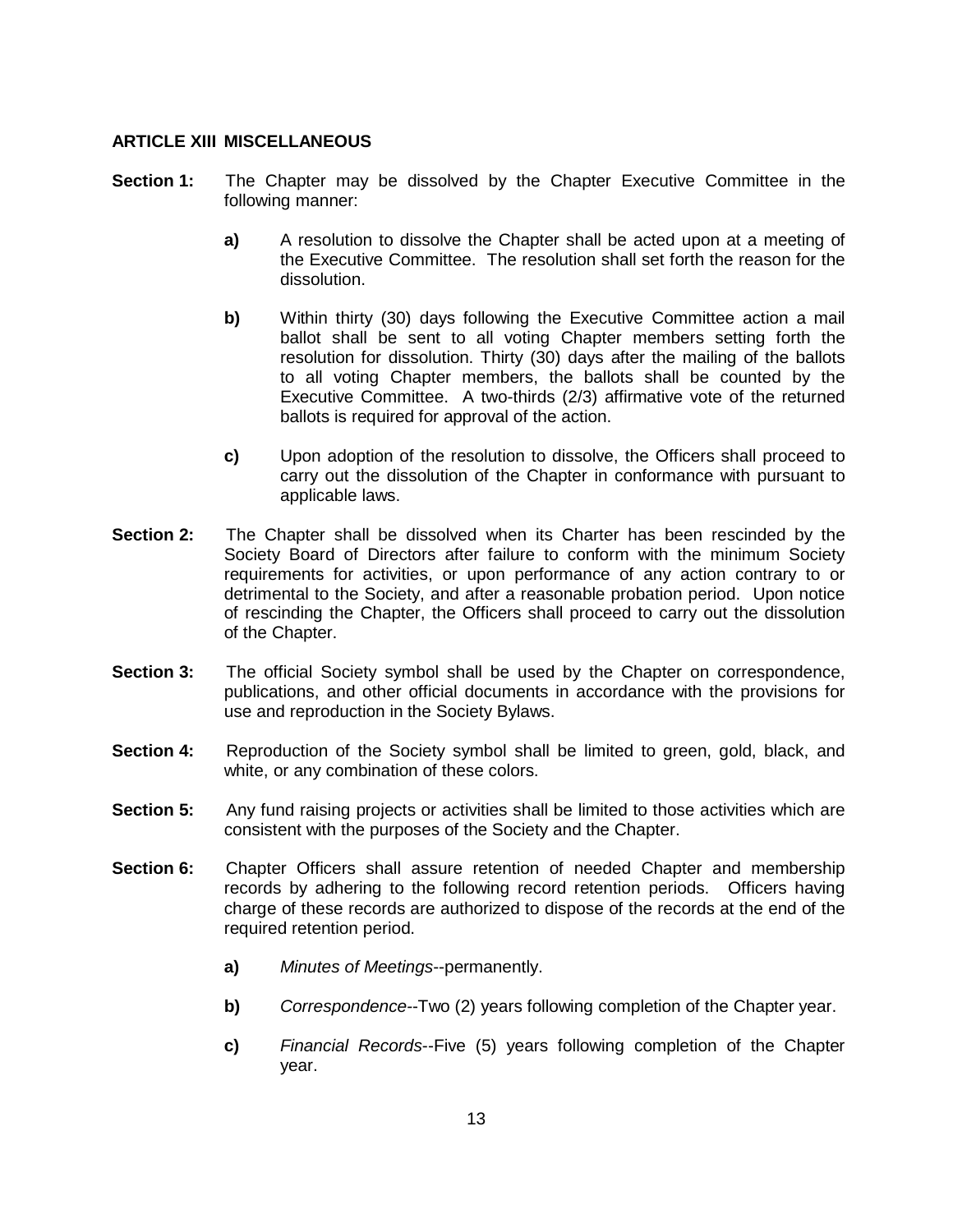- **d)** *Chapter Achievement Awards Documentation/Binders*  shall be retained for five (5) years following completion of the Chapter year.
- **e)** Proclamations, news articles, and other printed materials referring to the Chapter are to be archived as historical records.

#### **ARTICLE XIV COMMITTEES**

- **Section 1:** All projects and activities shall be approved by the Executive Committee.
- **Section 2:** Each Chairperson shall select sufficient qualified members in good standing to perform the duties of the committee.
- **Section 3:** At least one member of the committee should be selected as Deputy Chairperson.
- **Section 4:** Each Chairperson shall report the committee's activities to the Executive Committee at each Executive Committee meeting. The committee's records shall be surrendered to the committee's new Chairperson at the expiration of the Chapter's activity year.
- **Section 5:** Each Chairperson shall submit a final written summary of the committee's activities during the Chapter's activity year to the Chapter Secretary.
- **Section 6:** The scope of each standing committee is as follows:

#### **a)** *Arrangements*

Purpose: Arrange the time and location of monthly Chapter meeting, conferences, and other social or professional activities. Arrange special meal requirements, special equipment needs, and meeting room set -up.

#### **b)** *ASSP Foundation/Fund Raising*

Purpose: Canvas members and supporting public to obtain funds necessary to provide financial resources for scholarships, toy drives and any other chapter charitable activities.

#### **c)** *Audits*

Purpose: To audit the books of the Treasurer quarterly during the Chapter Activity year. A final audit shall be conducted in June for inclusion in the President's annual report.

#### **d)** *Awards and Honors*

Purpose: To recognize achievements in professional and Chapter activities. This committee is responsible for Fellows, Outstanding Member Awards, and other special recognition.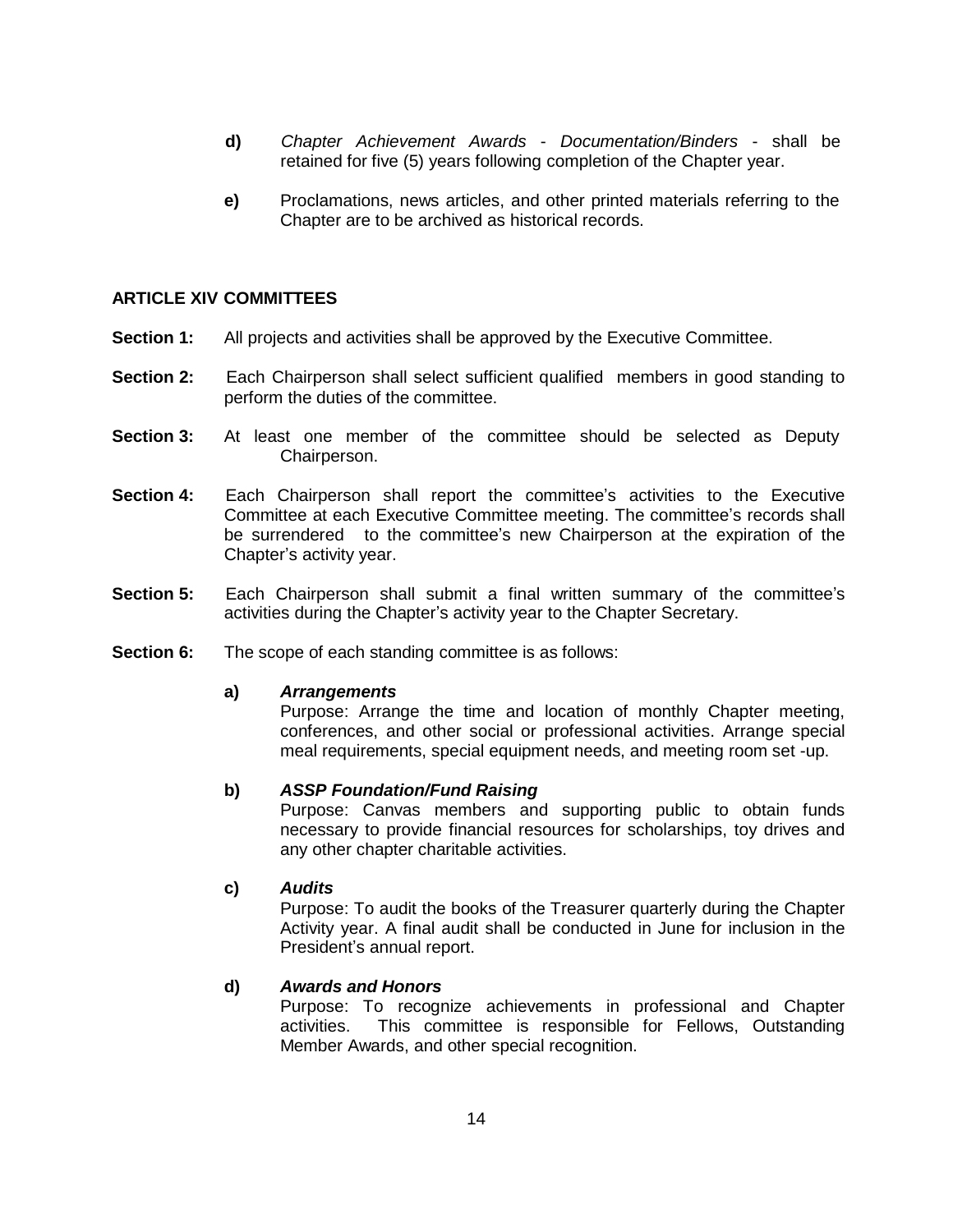# **e)** *Chapter Bylaws*

Purpose: To maintain and update the Chapter Bylaws. To make recommendations for revisions as required by Society or local requirements. Provide interpretation of Bylaws to the Executive Committee and Chapter members.

# **f)** *Executive*

- **1.** Transact the business of the Chapter in a businesslike and forthright manner.
- **2.** Audit annually the Chapter's financial records.
- **3.** Plan and provide direction to special Chapter activities.

# **g)** *Governmental Affairs*

Purpose: To establish and maintain liaisons with the Society's Governmental Affairs Committee, and with local, state, and national government officials. Lobby on behalf of the Chapter on changes or implementation of new laws, rules, or regulations affecting the membership. Update the Executive Committee on legislative actions impacting health, safety and environmental professionals.

# **h)** *Hospitality*

Purpose: To welcome and see to the comfort of new members, guests and visitors. This committee should be available at the registration desk at each meeting to greet members and guests. Communication with Chapter members and their immediate family will be established upon having direct knowledge of illness or death. Arrangements shall be made for the delivery of flowers, fruit baskets and greeting cards as appropriate.

# **i)** *Membership*

Purpose: To seek out prospective members who are or will be professionally qualified as members of the Society and the Chapter in conformance with the Society's Bylaws. Specific duties of the committee are:

- **1.** Invite persons interested in becoming affiliated with the Society and the Chapter.
- **2.** Maintain a list of prospective members of the Society and the Chapter.
- **3.** Instruct prospective members in the process of becoming a member and review each new application for completeness of documentation.
- **4.** Work with Headquarters to organize a membership drive and promote membership growth.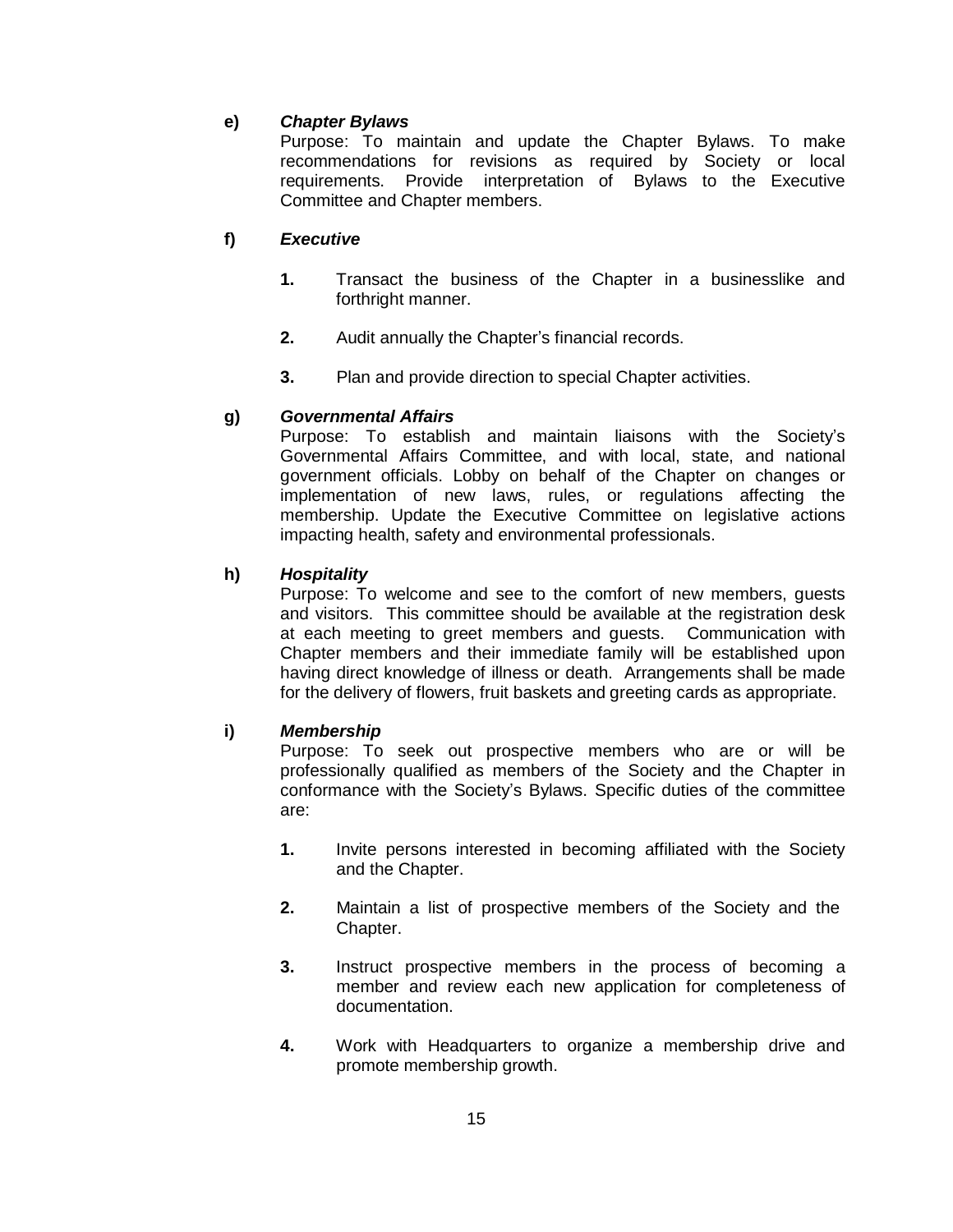- **5.** Coordinate applications from members applying for Emeritus status.
- **6.** Introduce new members at one or more Chapter membership meetings.
- **7.** Interpret membership qualifications and explain same to members.

#### **j)** *North American Occupational Safety and Health Week.*

Purpose: Coordinate efforts to promote safety, health and environmental awareness and the role safety professionals play in the preservation of life, health and property at work, home and the community.

# **k)** *Newsletter/Publications*

Purpose: Develop and publish a monthly publication to promote and maintain awareness of chapter activities, meeting announcements, employment opportunities, personal announcements and actions taken by the Executive Committee in the monthly Chapter meetings. Update and publish annually the Chapter Directories. Design, publish and distribute announcements, press releases, brochures and other promotional items to the membership and general public.

# **l)** *Nominations*

Purpose: To nominate a slate of qualified candidates from the Chapter membership to run for positions as Officers of the Chapter.

- **1.** Review potential candidates's capabilities to be sure they are the best qualified candidates consistent with membership classifications. President, President-Elect, Vice-President and Delegates to the Society House of Delegates shall be Professional Members or Members. Other Chapter Officers shall have been a member of the Society for one year prior to taking office.
- **2.** Prepare for review with the Executive Committee during the March meeting or as needed, a slate of Officers for nomination for the coming activity year.
- **3.** Contact the candidate after review by the Executive Committee.

#### **m)** *PDC Conference Coordinator*

Purpose: Coordinate efforts and activities required to present a local or regional annual professional development conference and exposition that will educate, promote and enhance the role of the safety professional.

#### **n)** *Professional Education Programs*

Purpose: To provide forums for the interchange and acquisition of professional knowledge among Chapter membership to develop such other programs and projects that are consistent with the purposes of the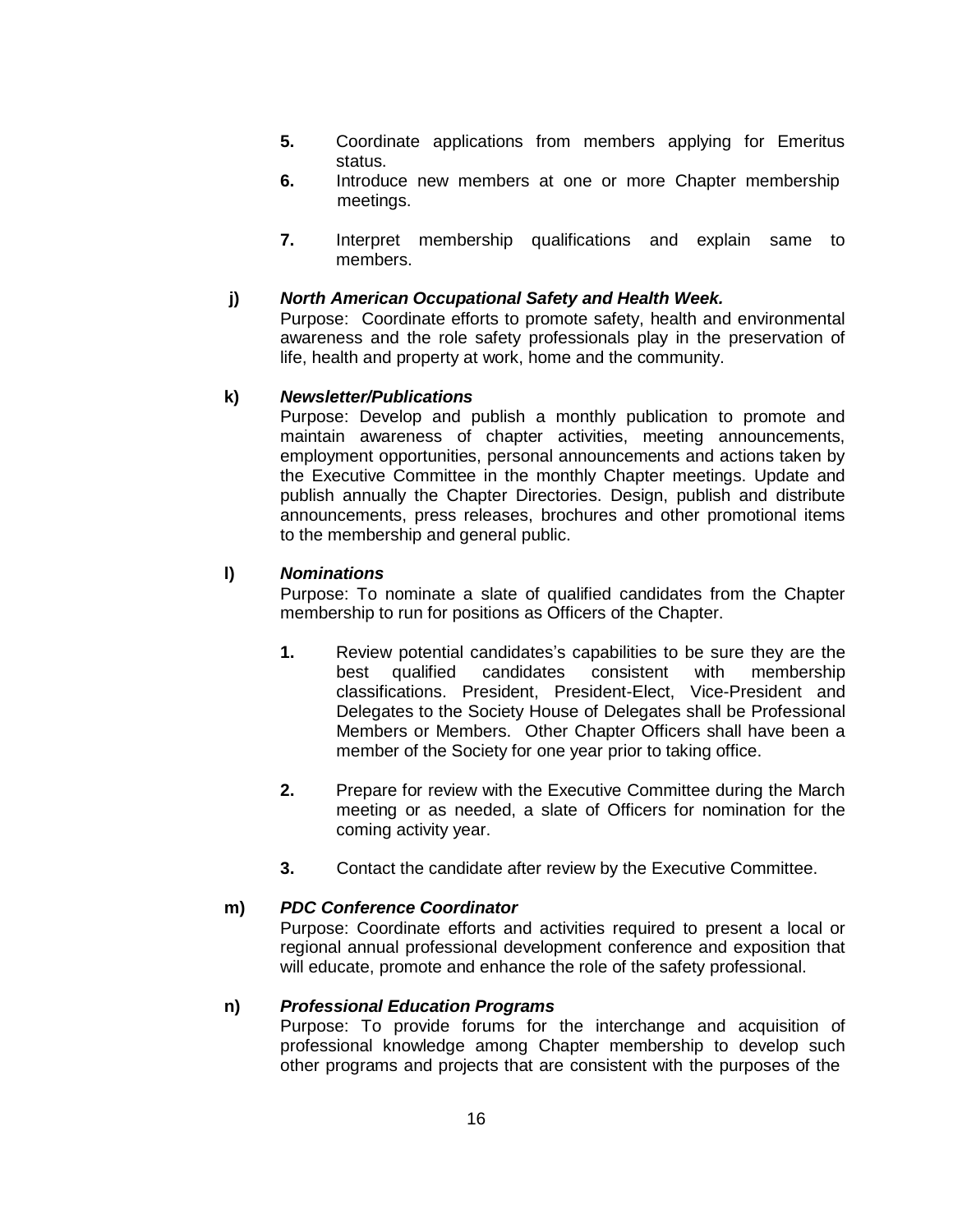Chapter. Establish liaisons with other professional organizations of related disciplines. To promote and support similar interests. Specific duties are:

- **1.** Evaluate and propose special projects for the Chapter to undertake that will assist in fulfilling the basic goal of this Committee.
- **2.** Evaluate and propose technical seminar-type pre-meeting programs including needs, attendance, and benefit to be derived from such meetings.
- **3.** Evaluate and propose methods that can be employed to prepare members to successfully complete the requirements for professional examinations.

# **o)** *Program Planning*

Purpose: To develop, plan, and coordinate programs and secure competent speakers for regular Chapter meetings. Specific duties of the Committee are:

- **1.** Select topic to be presented at monthly meeting. This includes confirming reservations with the meeting place management.
- **2.** Meet and introduce the speaker to the membership.
- **3.** Arrange for special equipment needed by the speaker.
- **4.** Specify special meeting room arrangements and room set-up.

# **p)** *Public Relations*

Purpose: To draw public attention to the critical role safety professionals play in preventing industrial accidents, eliminating hazards, reducing insurance costs and saving lives. This can be accomplished by generating awareness of safety and health programs among corporations, management, organized labor, government, educators, and the general public by exposing them to Chapter activities; presenting leading safety and health experts to citizens and organizations; and giving safety professionals a greater presence in their communities and places of employment. This may be accomplished by issuing press releases, coordination of media events, and by establishing liaisons with local, state, and national government officials and offices.

#### **q)** *Technical Publications*

Purpose: To encourage the development of technical and professional papers for publication in Society or local Chapter publications. Provide peer review of all submitted papers.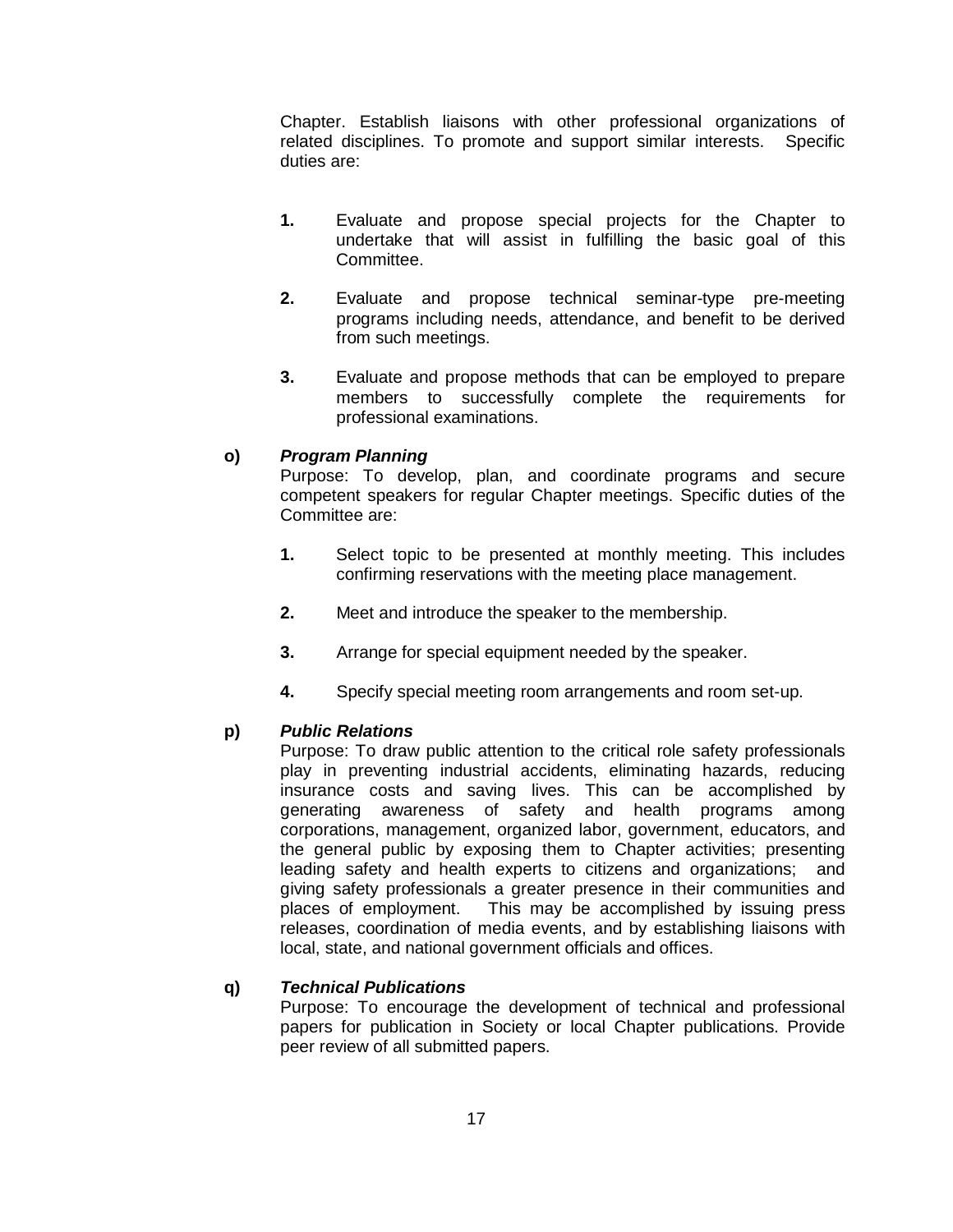# **r)** *Vendor Programs*

Purpose: Coordinate activities and display products at monthly meetings and at PDC that promote safety and health awareness, new product solutions that assist safety professionals in the performance of their duties.

**Section 7:** All Officers and standing committee Chairpersons may form any subcommittee necessary to aid in the successful completion of their duties.

### **ARTICLE XV SECTIONS**

- **Section 1:** Sections may be formed by this Chapter to serve ten (10) or more dues paying Chapter members whose geographic location within the Chapter area constitutes an inconvenience to participate in Chapter Affairs, and whose number is insufficient to permit formation of a new Chapter.
- **Section 2:** The group must petition the Chapter Executive Committee to form a Section of the Chapter, subject to approval by the Area Operating Committee..
	- **a)** The petition should outline:
		- **1.** The territory the Section will encompass.
		- **2.** The number of members currently in the territory.
		- **3.** Plans for meetings to be held and the nature of the program.
		- **4.** Justification for the creation of the Section.
		- **5.** Any dues arrangements between the Chapter and the Section.
		- **6.** The name of the Section.
	- **b)** The Section shall operate in accordance with Society and Chapter Bylaws.
	- **c)** Sections, upon approval by the Area Operating Committee, shall elect a Chairperson and a Secretary/Treasurer and must abide by the Bylaws of the Chapter. The Chairperson shall be a Professional Member or a Member of the Chapter. The Chairperson of an authorized Section shall be invited to attend all meetings of the Chapter Executive Committee, and shall attend at least two Chapter Executive Committee meetings as a nonvoting participant.
	- **d)** By July 15 of each Chapter year, the Section shall submit a summary report of Section activities and a financial report to the Chapter President and the Area Director.
	- **e)** The Section Secretary/Treasurer shall keep records of meetings, sending copies to the Chapter Secretary; notify Section members of meetings;